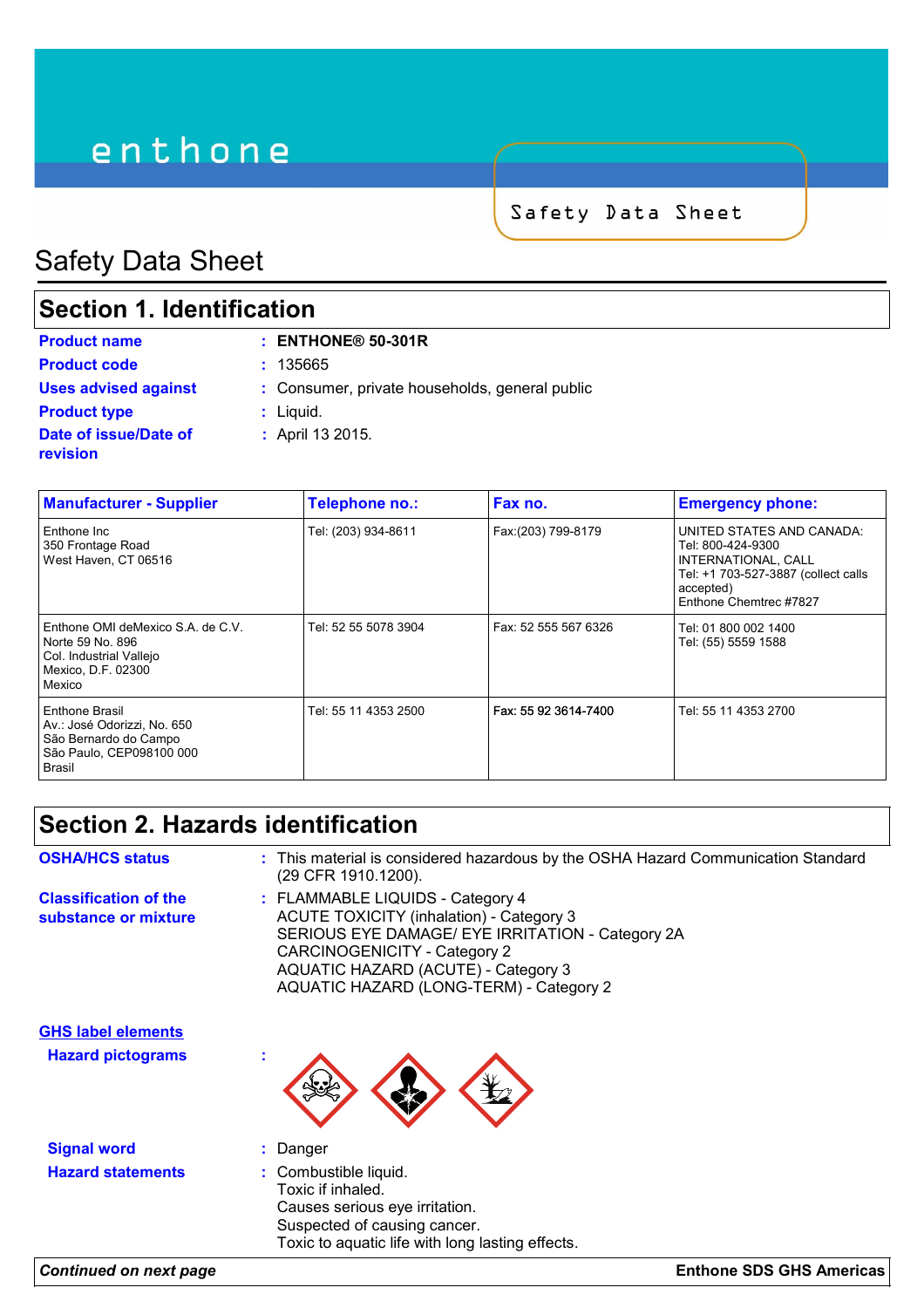### **Section 2. Hazards identification**

#### **Precautionary statements**

| <b>Prevention</b>                          | : Obtain special instructions before use. Do not handle until all safety precautions have<br>been read and understood. Wear protective gloves. Wear eye or face protection.<br>Keep away from flames and hot surfaces. - No smoking. Use only outdoors or in a well-<br>ventilated area. Avoid release to the environment. Avoid breathing vapor. Wash hands<br>thoroughly after handling.              |
|--------------------------------------------|---------------------------------------------------------------------------------------------------------------------------------------------------------------------------------------------------------------------------------------------------------------------------------------------------------------------------------------------------------------------------------------------------------|
| <b>Response</b>                            | : Collect spillage. IF exposed or concerned: Get medical attention. IF INHALED:<br>Remove victim to fresh air and keep at rest in a position comfortable for breathing. Call<br>a POISON CENTER or physician. IF IN EYES: Rinse cautiously with water for several<br>minutes. Remove contact lenses, if present and easy to do. Continue rinsing. If eye<br>irritation persists: Get medical attention. |
| <b>Storage</b>                             | : Store locked up. Store in a well-ventilated place. Keep cool.                                                                                                                                                                                                                                                                                                                                         |
| <b>Disposal</b>                            | : Dispose of contents and container in accordance with all local, regional, national and<br>international regulations.                                                                                                                                                                                                                                                                                  |
| <b>Hazards not otherwise</b><br>classified | : None known.                                                                                                                                                                                                                                                                                                                                                                                           |

### **Section 3. Composition/information on ingredients**

**Substance/mixture :** Mixture

| <b>Ingredient name</b>          | $\frac{9}{6}$ | <b>CAS number</b> |
|---------------------------------|---------------|-------------------|
| <b>Glycol Ether</b>             | $10 - 20$     |                   |
| barium sulfate                  | $10 - 20$     | 7727-43-7         |
| Glycol Ether                    | $1 - 10$      |                   |
| Ethyl acetate                   | $1 - 10$      |                   |
| Proprietary Pigments.           | $1 - 10$      |                   |
| Inorganic filler                | $1 - 10$      |                   |
| petroleum solvent naphtha       | $1 - 10$      |                   |
| carbon black, respirable powder | $ 0.1 - 1.0 $ | 1333-86-4         |
| zinc Salt                       | $ 0.1 - 1.0 $ |                   |

Any concentration shown as a range is to protect confidentiality or is due to batch variation.

**There are no additional ingredients present which, within the current knowledge of the supplier and in the concentrations applicable, are classified as hazardous to health or the environment and hence require reporting in this section.**

**Occupational exposure limits, if available, are listed in Section 8.**

### **Section 4. First aid measures**

| <b>Description of necessary first aid measures</b> |                                                                                                                                                                                                                                                                                                                                                                                                                                                                                                                                                                                                                                                                                                                                      |
|----------------------------------------------------|--------------------------------------------------------------------------------------------------------------------------------------------------------------------------------------------------------------------------------------------------------------------------------------------------------------------------------------------------------------------------------------------------------------------------------------------------------------------------------------------------------------------------------------------------------------------------------------------------------------------------------------------------------------------------------------------------------------------------------------|
| Eye contact                                        | : Check for and remove any contact lenses. Immediately flush eyes with running water<br>for at least 30 minutes, keeping eyelids open. Get medical attention.                                                                                                                                                                                                                                                                                                                                                                                                                                                                                                                                                                        |
| <b>Inhalation</b>                                  | : Remove victim to fresh air and keep at rest in a position comfortable for breathing. If it<br>is suspected that mists are still present, the rescuer should wear an appropriate mask<br>or self-contained breathing apparatus. If not breathing, if breathing is irregular or if<br>respiratory arrest occurs, provide artificial respiration or oxygen by trained personnel. It<br>may be dangerous to the person providing aid to give mouth-to-mouth resuscitation.<br>Get medical attention. If necessary, call a poison center or physician. If unconscious,<br>place in recovery position and get medical attention immediately. Maintain an open<br>airway. Loosen tight clothing such as a collar, tie, belt or waistband. |
| <b>Skin contact</b>                                | : Flush contaminated skin with plenty of water. Remove contaminated clothing and<br>shoes. Continue to rinse for at least 15 minutes. Get medical attention. Wash clothing<br>before reuse. Clean shoes thoroughly before reuse.                                                                                                                                                                                                                                                                                                                                                                                                                                                                                                     |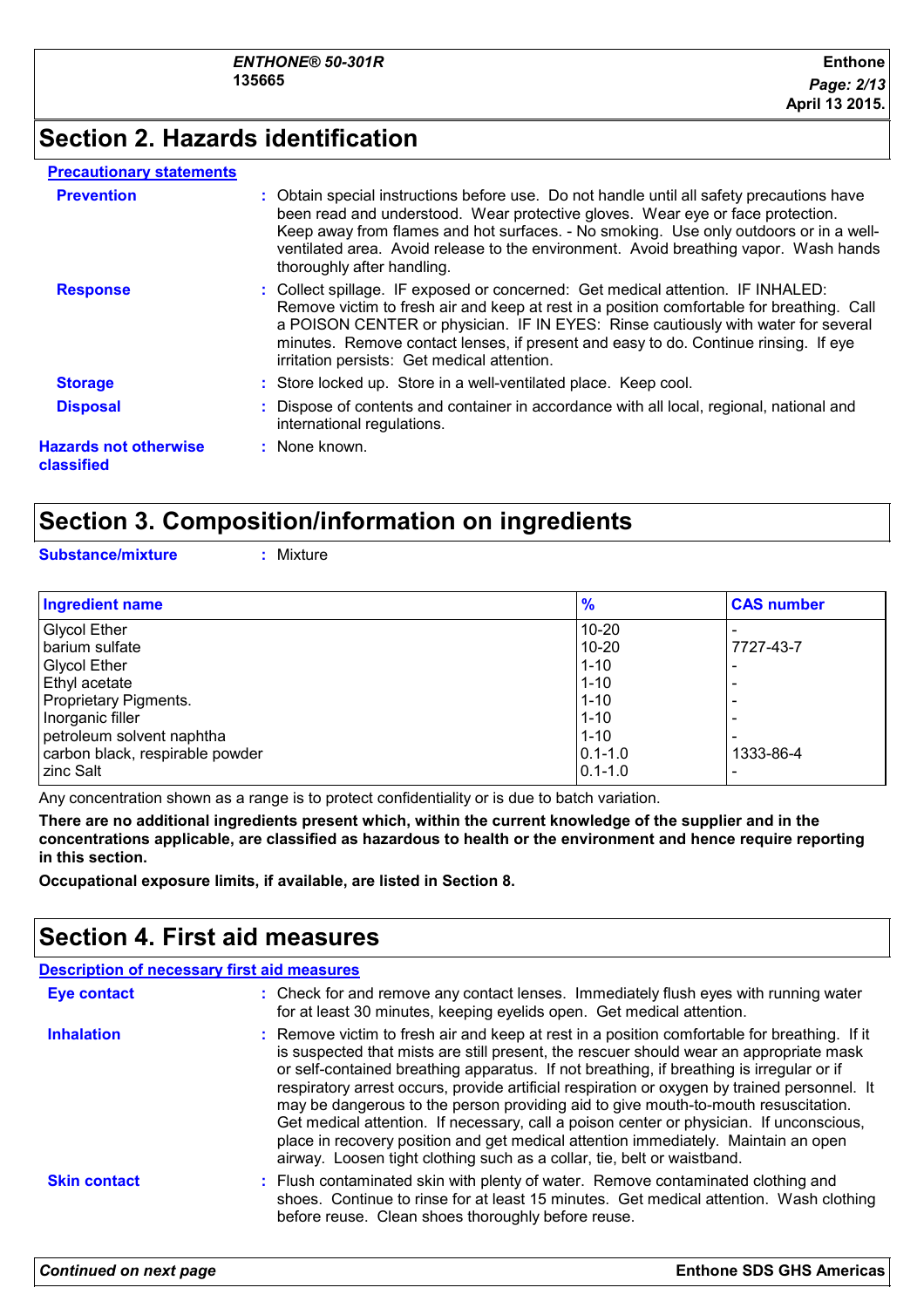### **Section 4. First aid measures**

#### **Ingestion :**

Wash out mouth with water. Remove dentures if any. Remove victim to fresh air and keep at rest in a position comfortable for breathing. If material has been swallowed and the exposed person is conscious, give small quantities of water to drink. Stop if the exposed person feels sick as vomiting may be dangerous. Do not induce vomiting unless directed to do so by medical personnel. If vomiting occurs, the head should be kept low so that vomit does not enter the lungs. Get medical attention. Never give anything by mouth to an unconscious person. If unconscious, place in recovery position and get medical attention immediately. Maintain an open airway. Loosen tight clothing such as a collar, tie, belt or waistband.

| Most important symptoms/effects, acute and delayed                             |                                                                                                                                                                                                                                                                                                                         |
|--------------------------------------------------------------------------------|-------------------------------------------------------------------------------------------------------------------------------------------------------------------------------------------------------------------------------------------------------------------------------------------------------------------------|
| <b>Potential acute health effects</b>                                          |                                                                                                                                                                                                                                                                                                                         |
| <b>Eye contact</b>                                                             | : Causes serious eye irritation.                                                                                                                                                                                                                                                                                        |
| <b>Inhalation</b>                                                              | $:$ Toxic if inhaled.                                                                                                                                                                                                                                                                                                   |
| <b>Skin contact</b>                                                            | : No known significant effects or critical hazards.                                                                                                                                                                                                                                                                     |
| <b>Ingestion</b>                                                               | : No known significant effects or critical hazards.                                                                                                                                                                                                                                                                     |
| <b>Over-exposure signs/symptoms</b>                                            |                                                                                                                                                                                                                                                                                                                         |
| <b>Eye contact</b>                                                             | : Adverse symptoms may include the following:<br>pain or irritation<br>watering<br>redness                                                                                                                                                                                                                              |
| <b>Inhalation</b>                                                              | : No specific data.                                                                                                                                                                                                                                                                                                     |
| <b>Skin contact</b>                                                            | : No specific data.                                                                                                                                                                                                                                                                                                     |
| <b>Ingestion</b>                                                               | : No specific data.                                                                                                                                                                                                                                                                                                     |
|                                                                                | Indication of immediate medical attention and special treatment needed, if necessary                                                                                                                                                                                                                                    |
| <b>Notes to physician</b>                                                      | : Treat symptomatically. Contact poison treatment specialist immediately if large<br>quantities have been ingested or inhaled.                                                                                                                                                                                          |
| <b>Specific treatments</b>                                                     | : No specific treatment.                                                                                                                                                                                                                                                                                                |
| <b>Protection of first-aiders</b><br>Can taulanlaning Lufaunation (Cantian 44) | : No action shall be taken involving any personal risk or without suitable training. If it is<br>suspected that mists are still present, the rescuer should wear an appropriate mask or<br>self-contained breathing apparatus. It may be dangerous to the person providing aid to<br>give mouth-to-mouth resuscitation. |

**See toxicological information (Section 11)**

### **Section 5. Fire-fighting measures**

| <b>Extinguishing media</b>                           |                                                                                                                                                                                                                                                                                                                                                                                                                         |
|------------------------------------------------------|-------------------------------------------------------------------------------------------------------------------------------------------------------------------------------------------------------------------------------------------------------------------------------------------------------------------------------------------------------------------------------------------------------------------------|
| <b>Suitable extinguishing</b><br>media               | : Use dry chemical, CO2, water spray (fog) or foam.                                                                                                                                                                                                                                                                                                                                                                     |
| <b>Unsuitable extinguishing</b><br>media             | : Do not use water jet.                                                                                                                                                                                                                                                                                                                                                                                                 |
| <b>Specific hazards arising</b><br>from the chemical | : Combustible liquid. In a fire or if heated, a pressure increase will occur and the<br>container may burst, with the risk of a subsequent explosion. Runoff to sewer may<br>create fire or explosion hazard. This material is toxic to aquatic life with long lasting<br>effects. Fire water contaminated with this material must be contained and prevented<br>from being discharged to any waterway, sewer or drain. |
| <b>Hazardous thermal</b><br>decomposition products   | : Decomposition products may include the following materials:<br>carbon dioxide<br>carbon monoxide<br>sulfur oxides<br>metal oxide/oxides                                                                                                                                                                                                                                                                               |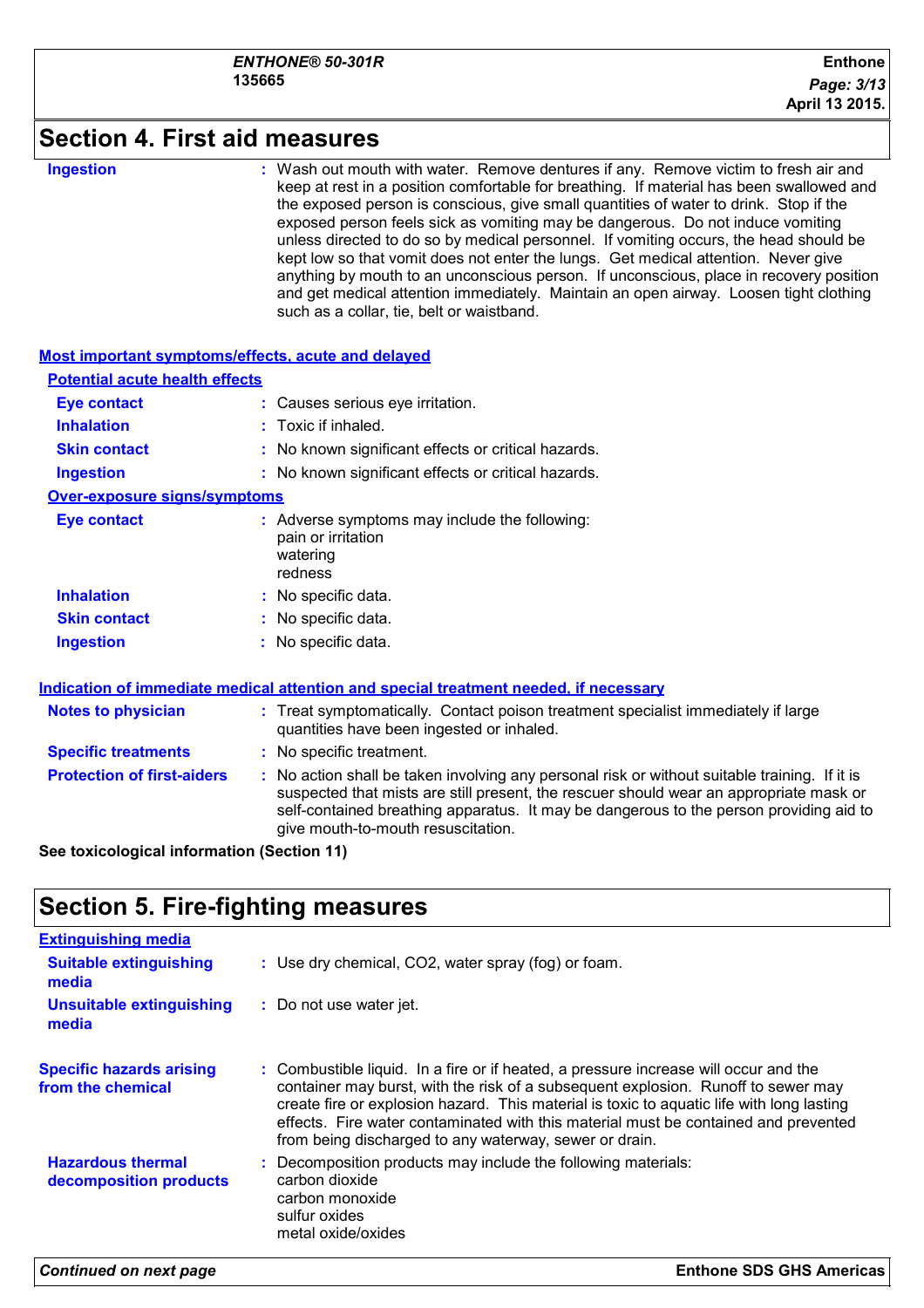### **Section 5. Fire-fighting measures**

| <b>Special protective actions</b><br>for fire-fighters   | : Promptly isolate the scene by removing all persons from the vicinity of the incident if<br>there is a fire. No action shall be taken involving any personal risk or without suitable<br>training. Move containers from fire area if this can be done without risk. Use water<br>spray to keep fire-exposed containers cool. |
|----------------------------------------------------------|-------------------------------------------------------------------------------------------------------------------------------------------------------------------------------------------------------------------------------------------------------------------------------------------------------------------------------|
| <b>Special protective</b><br>equipment for fire-fighters | : Fire-fighters should wear appropriate protective equipment and self-contained breathing<br>apparatus (SCBA) with a full face-piece operated in positive pressure mode.                                                                                                                                                      |

### **Section 6. Accidental release measures**

|                                                                                              | <b>Personal precautions, protective equipment and emergency procedures</b>                                                                                                                                                                                                                                                                                                                                                                                                                     |
|----------------------------------------------------------------------------------------------|------------------------------------------------------------------------------------------------------------------------------------------------------------------------------------------------------------------------------------------------------------------------------------------------------------------------------------------------------------------------------------------------------------------------------------------------------------------------------------------------|
| For non-emergency<br>personnel                                                               | : No action shall be taken involving any personal risk or without suitable training.<br>Evacuate surrounding areas. Keep unnecessary and unprotected personnel from<br>entering. Do not touch or walk through spilled material. Shut off all ignition sources.<br>No flares, smoking or flames in hazard area. Do not breathe vapor or mist. Provide<br>adequate ventilation. Wear appropriate respirator when ventilation is inadequate. Put<br>on appropriate personal protective equipment. |
| For emergency responders :                                                                   | If specialised clothing is required to deal with the spillage, take note of any information<br>in Section 8 on suitable and unsuitable materials. See also the information in "For non-<br>emergency personnel".                                                                                                                                                                                                                                                                               |
| <b>Environmental precautions</b>                                                             | : Avoid dispersal of spilled material and runoff and contact with soil, waterways, drains<br>and sewers. Inform the relevant authorities if the product has caused environmental<br>pollution (sewers, waterways, soil or air). Water polluting material. May be harmful to<br>the environment if released in large quantities. Collect spillage.                                                                                                                                              |
| Bill a dia tanàna ao amin'ny faritr'i Normandie, ao Frantsa. Ao amin'ny fivondronan-kaominin |                                                                                                                                                                                                                                                                                                                                                                                                                                                                                                |

#### **Methods and materials for containment and cleaning up**

| <b>Small spill</b> | : Stop leak if without risk. Move containers from spill area. Use spark-proof tools and<br>explosion-proof equipment. Dilute with water and mop up if water-soluble. Alternatively,<br>or if water-insoluble, absorb with an inert dry material and place in an appropriate waste<br>disposal container. Dispose of via a licensed waste disposal contractor.                                                                                                                                                                                                                                                                                                                                                                                                        |
|--------------------|----------------------------------------------------------------------------------------------------------------------------------------------------------------------------------------------------------------------------------------------------------------------------------------------------------------------------------------------------------------------------------------------------------------------------------------------------------------------------------------------------------------------------------------------------------------------------------------------------------------------------------------------------------------------------------------------------------------------------------------------------------------------|
| <b>Large spill</b> | : Stop leak if without risk. Move containers from spill area. Use spark-proof tools and<br>explosion-proof equipment. Approach release from upwind. Prevent entry into sewers,<br>water courses, basements or confined areas. Wash spillages into an effluent treatment<br>plant or proceed as follows. Contain and collect spillage with non-combustible,<br>absorbent material e.g. sand, earth, vermiculite or diatomaceous earth and place in<br>container for disposal according to local regulations (see Section 13). Dispose of via a<br>licensed waste disposal contractor. Contaminated absorbent material may pose the<br>same hazard as the spilled product. Note: see Section 1 for emergency contact<br>information and Section 13 for waste disposal. |

### **Section 7. Handling and storage**

#### **Precautions for safe handling**

**Protective measures** : Put on appropriate personal protective equipment (see Section 8). Avoid exposure obtain special instructions before use. Do not handle until all safety precautions have been read and understood. Do not get in eyes or on skin or clothing. Do not breathe vapor or mist. Do not ingest. Avoid release to the environment. Use only with adequate ventilation. Wear appropriate respirator when ventilation is inadequate. Do not enter storage areas and confined spaces unless adequately ventilated. Keep in the original container or an approved alternative made from a compatible material, kept tightly closed when not in use. Store and use away from heat, sparks, open flame or any other ignition source. Use explosion-proof electrical (ventilating, lighting and material handling) equipment. Use only non-sparking tools. Empty containers retain product residue and can be hazardous. Do not reuse container.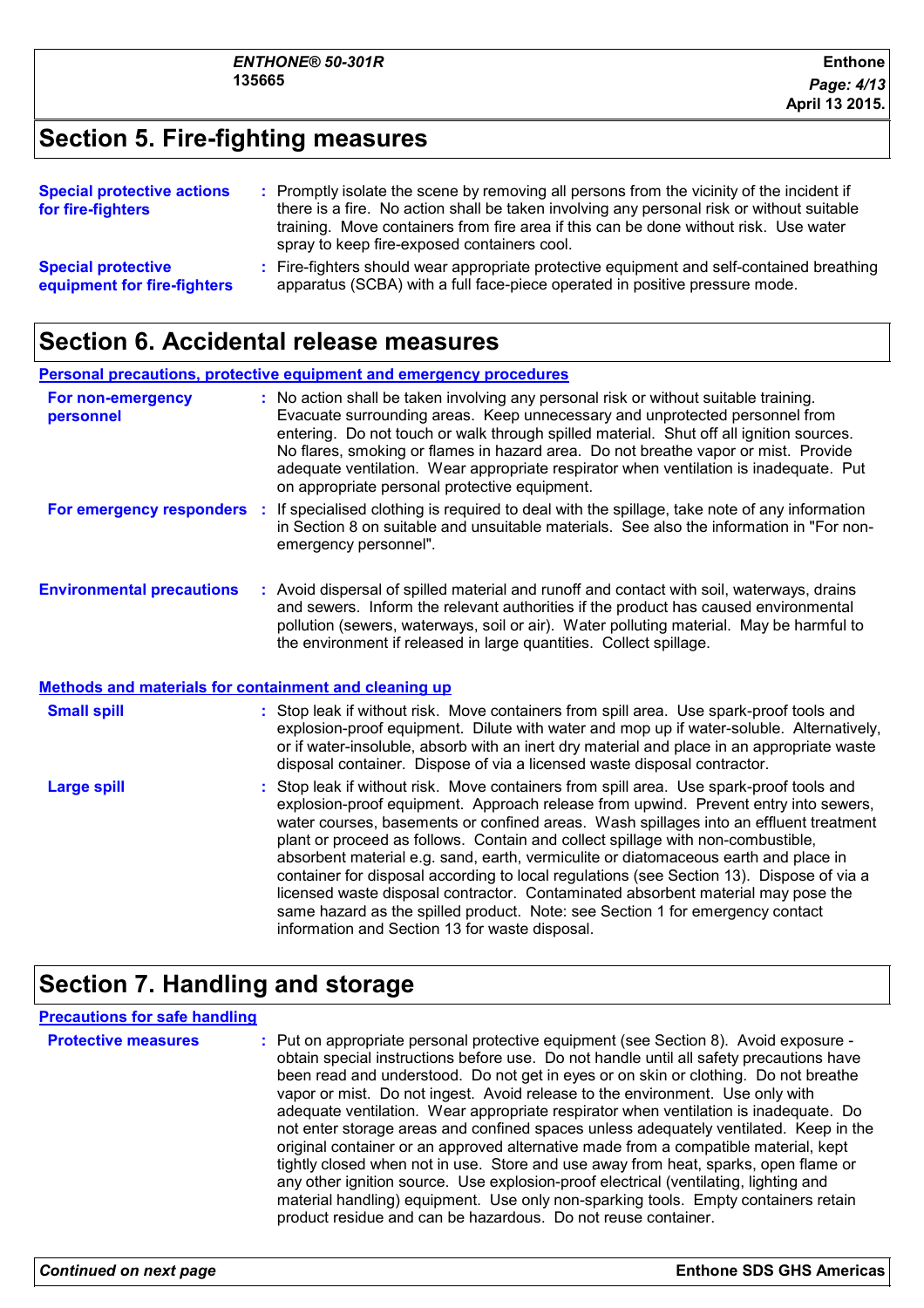### **Section 7. Handling and storage**

| <b>Advice on general</b><br>occupational hygiene                                 | : Eating, drinking and smoking should be prohibited in areas where this material is<br>handled, stored and processed. Workers should wash hands and face before eating,<br>drinking and smoking. Remove contaminated clothing and protective equipment before<br>entering eating areas. See also Section 8 for additional information on hygiene<br>measures.                                                                                                                                                                                                                                                                                        |
|----------------------------------------------------------------------------------|------------------------------------------------------------------------------------------------------------------------------------------------------------------------------------------------------------------------------------------------------------------------------------------------------------------------------------------------------------------------------------------------------------------------------------------------------------------------------------------------------------------------------------------------------------------------------------------------------------------------------------------------------|
| <b>Conditions for safe storage,</b><br>including any<br><b>incompatibilities</b> | Store in accordance with local regulations. Store in a segregated and approved area.<br>÷.<br>Store in original container protected from direct sunlight in a dry, cool and well-ventilated<br>area, away from incompatible materials (see Section 10) and food and drink. Store<br>locked up. Eliminate all ignition sources. Separate from oxidizing materials. Keep<br>container tightly closed and sealed until ready for use. Containers that have been<br>opened must be carefully resealed and kept upright to prevent leakage. Do not store in<br>unlabeled containers. Use appropriate containment to avoid environmental<br>contamination. |

### **Section 8. Exposure controls/personal protection**

#### **Control parameters**

#### **Occupational exposure limits**

| <b>Ingredient name</b> | <b>Exposure limits</b>                                           |
|------------------------|------------------------------------------------------------------|
| barium sulfate         | ACGIH TLV (United States, 4/2014). Notes: The value is for total |
|                        | dust containing no asbestos and < 1% crystalline silica.         |
|                        | TWA: 5 mg/m <sup>3</sup> 8 hours. Form: Inhalable fraction       |
|                        | ACGIH TLV (United States, 2001).                                 |
|                        | TWA: 10 mg/m <sup>3</sup> 8 hours.                               |
|                        | NIOSH REL (United States, 10/2013).                              |
|                        | TWA: 5 mg/m <sup>3</sup> 10 hours. Form: Respirable fraction     |
|                        | TWA: 10 mg/m <sup>3</sup> 10 hours. Form: Total                  |
|                        | OSHA PEL (United States, 2/2013).                                |
|                        | TWA: 5 mg/m <sup>3</sup> 8 hours. Form: Respirable fraction      |
|                        | TWA: 15 mg/m <sup>3</sup> 8 hours. Form: Total dust              |
| <b>Glycol Ether</b>    | ACGIH TLV (United States, 4/2014). Absorbed through skin.        |
|                        | STEL: 909 mg/m <sup>3</sup> 15 minutes.                          |
|                        | STEL: 150 ppm 15 minutes.                                        |
|                        | TWA: 606 mg/m <sup>3</sup> 8 hours.                              |
|                        | TWA: 100 ppm 8 hours.                                            |
|                        | NIOSH REL (United States, 10/2013). Absorbed through skin.       |
|                        | STEL: 900 mg/m <sup>3</sup> 15 minutes.                          |
|                        | STEL: 150 ppm 15 minutes.                                        |
|                        | TWA: 600 mg/m <sup>3</sup> 10 hours.                             |
|                        | TWA: 100 ppm 10 hours.                                           |
|                        | OSHA PEL (United States, 2/2013). Absorbed through skin.         |
|                        | TWA: $600 \text{ mg/m}^3$ 8 hours.                               |
|                        | TWA: 100 ppm 8 hours.                                            |
| Ethyl acetate          | AIHA WEEL (United States, 10/2011).                              |
|                        | TWA: 50 ppm 8 hours.                                             |
| Proprietary Pigments.  | OSHA PEL (United States, 12/2005).                               |
|                        | TWA: 1 mg/m <sup>3</sup> 8 hours. Form: as Copper Dust           |
|                        | TWA: 0.1 mg/m <sup>3</sup> 8 hours. Form: as Copper fumes        |
|                        | ACGIH TLV (United States, 12/2005).                              |
|                        | TWA: 1 mg/m <sup>3</sup> 8 hours. Form: as Copper Dust           |
|                        | TWA: 0.2 mg/m <sup>3</sup> 8 hours. Form: as Copper fumes        |
| Inorganic filler       | OSHA PEL (United States, 2/2013).                                |
|                        | TWA: 15 mg/m <sup>3</sup> 8 hours. Form: Total dust              |
|                        | ACGIH TLV (United States, 4/2014). Notes: Substance identified   |
|                        | by other sources as a suspected or confirmed human carcinogen.   |
|                        | 1996 Adoption Substances for which the TLV is higher than the    |
|                        |                                                                  |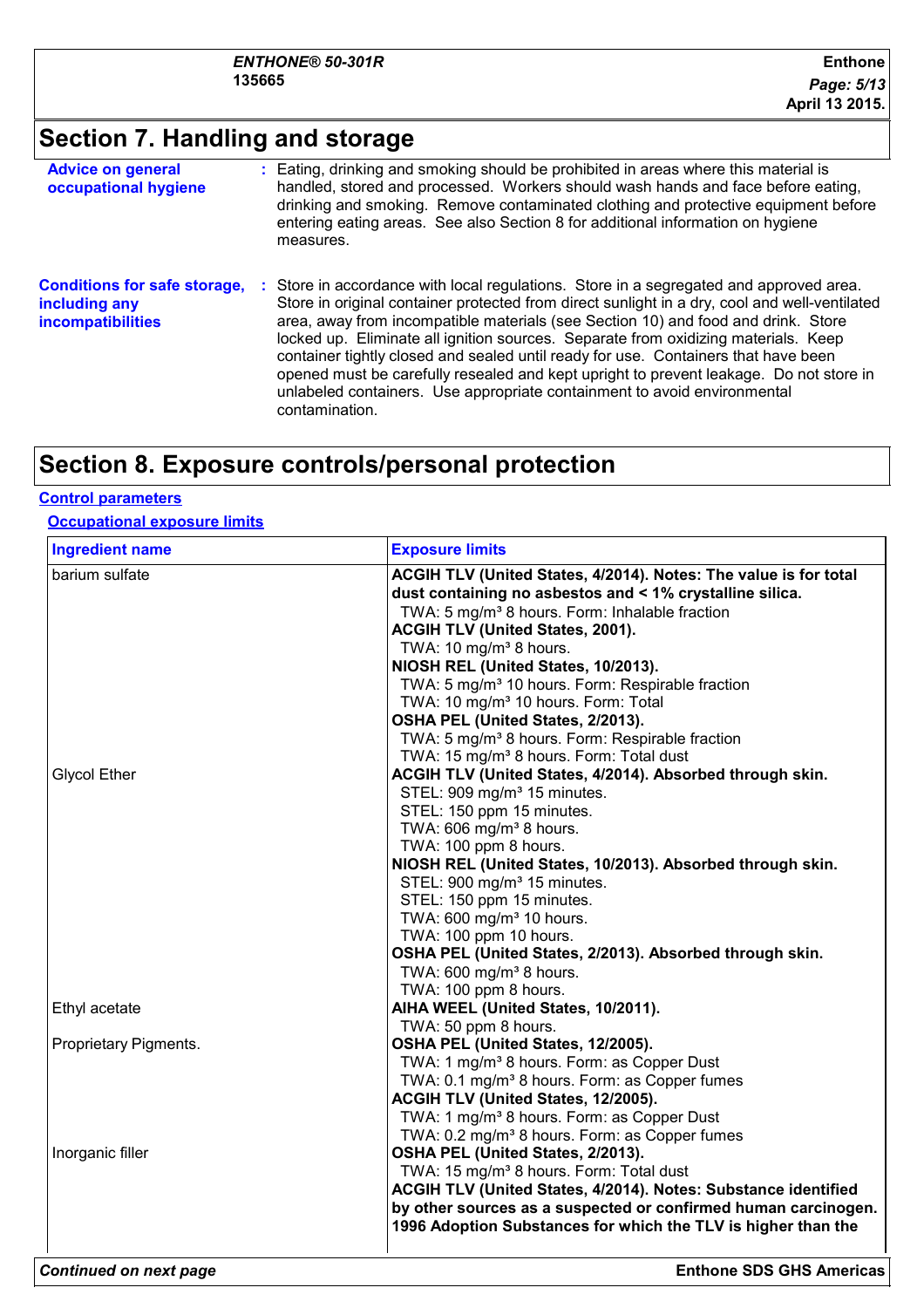### **Section 8. Exposure controls/personal protection**

| petroleum solvent naphtha<br>carbon black, respirable powder |  | OSHA Permissible Exposure Limit (PEL) and/or the NIOSH<br>Recommended Exposure Limit (REL). See CFR 58(124) :<br>36338-33351, June 30, 1993, for revised OSHA PEL. Refers to<br><b>Appendix A -- Carcinogens.</b><br>TWA: 10 mg/m <sup>3</sup> 8 hours.<br>Manufacturer (United States, 2/2006).<br>TWA: 100 ppm 8 hours.<br>ACGIH TLV (United States, 4/2014). Notes: Substance identified<br>by other sources as a suspected or confirmed human carcinogen.<br>1996 Adoption Refers to Appendix A -- Carcinogens.<br>TWA: 3 mg/m <sup>3</sup> 8 hours. Form: Inhalable fraction<br>NIOSH REL (United States, 10/2013). Notes: See Appendix A -<br>NIOSH Potential Occupational Carcinogen See Appendix C -<br><b>Supplemental Exposure Limits</b><br>TWA: 3.5 mg/m <sup>3</sup> 10 hours.<br>NIOSH REL (United States, 10/2013). Notes: Carbon black in<br>presence of polycyclic aromatic hydrocarbons (PAHs) See<br>Appendix A - NIOSH Potential Occupational Carcinogen See<br><b>Appendix C - Supplemental Exposure Limits</b><br>TWA: 0.1 mg of PAHs/cm <sup>3</sup> 10 hours.<br>OSHA PEL (United States, 2/2013).<br>TWA: 3.5 mg/m <sup>3</sup> 8 hours. |  |  |
|--------------------------------------------------------------|--|-------------------------------------------------------------------------------------------------------------------------------------------------------------------------------------------------------------------------------------------------------------------------------------------------------------------------------------------------------------------------------------------------------------------------------------------------------------------------------------------------------------------------------------------------------------------------------------------------------------------------------------------------------------------------------------------------------------------------------------------------------------------------------------------------------------------------------------------------------------------------------------------------------------------------------------------------------------------------------------------------------------------------------------------------------------------------------------------------------------------------------------------------------------------|--|--|
| <b>Appropriate engineering</b><br>controls                   |  | : Use only with adequate ventilation. Use process enclosures, local exhaust ventilation or<br>other engineering controls to keep worker exposure to airborne contaminants below any                                                                                                                                                                                                                                                                                                                                                                                                                                                                                                                                                                                                                                                                                                                                                                                                                                                                                                                                                                               |  |  |
|                                                              |  | recommended or statutory limits. The engineering controls also need to keep gas,<br>vapor or dust concentrations below any lower explosive limits. Use explosion-proof<br>ventilation equipment.                                                                                                                                                                                                                                                                                                                                                                                                                                                                                                                                                                                                                                                                                                                                                                                                                                                                                                                                                                  |  |  |
| <b>Environmental exposure</b><br>controls                    |  | : Emissions from ventilation or work process equipment should be checked to ensure<br>they comply with the requirements of environmental protection legislation. In some<br>cases, fume scrubbers, filters or engineering modifications to the process equipment<br>will be necessary to reduce emissions to acceptable levels.                                                                                                                                                                                                                                                                                                                                                                                                                                                                                                                                                                                                                                                                                                                                                                                                                                   |  |  |
| <b>Individual protection measures</b>                        |  |                                                                                                                                                                                                                                                                                                                                                                                                                                                                                                                                                                                                                                                                                                                                                                                                                                                                                                                                                                                                                                                                                                                                                                   |  |  |
| <b>Hygiene measures</b>                                      |  | : Wash hands, forearms and face thoroughly after handling chemical products, before<br>eating, smoking and using the lavatory and at the end of the working period.<br>Appropriate techniques should be used to remove potentially contaminated clothing.<br>Wash contaminated clothing before reusing. Ensure that eyewash stations and safety<br>showers are close to the workstation location.                                                                                                                                                                                                                                                                                                                                                                                                                                                                                                                                                                                                                                                                                                                                                                 |  |  |
| <b>Eye/face protection</b>                                   |  | : Safety eyewear complying with an approved standard should be used when a risk<br>assessment indicates this is necessary to avoid exposure to liquid splashes, mists,<br>gases or dusts. If contact is possible, the following protection should be worn, unless<br>the assessment indicates a higher degree of protection: chemical splash goggles.                                                                                                                                                                                                                                                                                                                                                                                                                                                                                                                                                                                                                                                                                                                                                                                                             |  |  |
| <b>Skin protection</b>                                       |  |                                                                                                                                                                                                                                                                                                                                                                                                                                                                                                                                                                                                                                                                                                                                                                                                                                                                                                                                                                                                                                                                                                                                                                   |  |  |
| <b>Hand protection</b>                                       |  | : Chemical-resistant, impervious gloves complying with an approved standard should be<br>worn at all times when handling chemical products if a risk assessment indicates this is<br>necessary. Considering the parameters specified by the glove manufacturer, check<br>during use that the gloves are still retaining their protective properties. It should be<br>noted that the time to breakthrough for any glove material may be different for different<br>glove manufacturers. In the case of mixtures, consisting of several substances, the<br>protection time of the gloves cannot be accurately estimated.                                                                                                                                                                                                                                                                                                                                                                                                                                                                                                                                            |  |  |
| <b>Body protection</b>                                       |  | : Personal protective equipment for the body should be selected based on the task being<br>performed and the risks involved and should be approved by a specialist before<br>handling this product.                                                                                                                                                                                                                                                                                                                                                                                                                                                                                                                                                                                                                                                                                                                                                                                                                                                                                                                                                               |  |  |
| <b>Other skin protection</b>                                 |  | : Appropriate footwear and any additional skin protection measures should be selected<br>based on the task being performed and the risks involved and should be approved by a                                                                                                                                                                                                                                                                                                                                                                                                                                                                                                                                                                                                                                                                                                                                                                                                                                                                                                                                                                                     |  |  |

specialist before handling this product.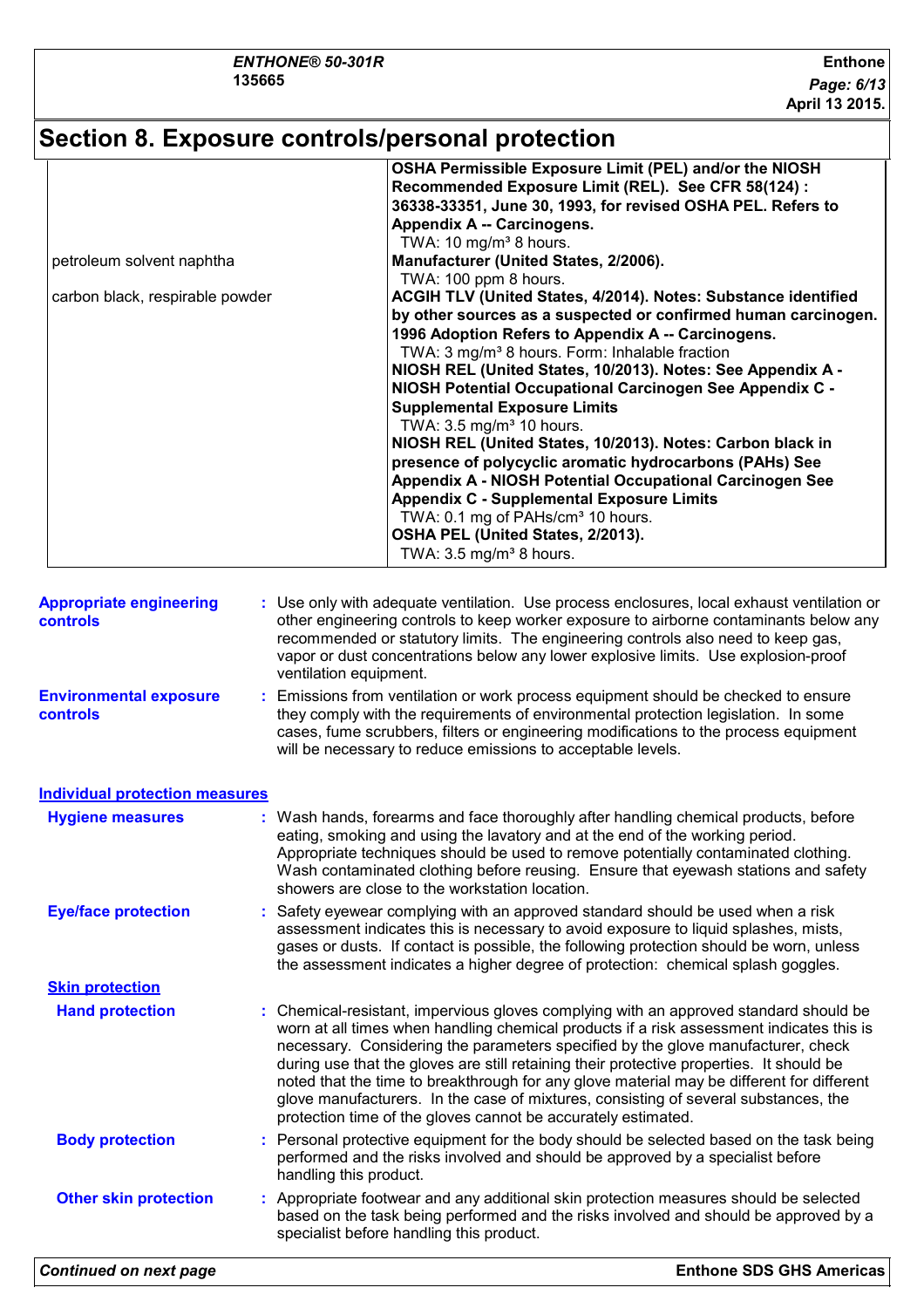### **Section 8. Exposure controls/personal protection**

```
Respiratory protection :
```
Use a properly fitted, air-purifying or air-fed respirator complying with an approved standard if a risk assessment indicates this is necessary. Respirator selection must be based on known or anticipated exposure levels, the hazards of the product and the safe working limits of the selected respirator.

### **Section 9. Physical and chemical properties**

| <b>Appearance</b>                                      |                                                   |  |
|--------------------------------------------------------|---------------------------------------------------|--|
| <b>Physical state</b>                                  | : Liquid. [Viscous liquid.]                       |  |
| <b>Color</b>                                           | Green. [Dark]                                     |  |
| Odor                                                   | Mild.                                             |  |
| <b>Odor threshold</b>                                  | Not available.                                    |  |
| рH                                                     | Not available.                                    |  |
| <b>Melting point</b>                                   | Not available.                                    |  |
| <b>Boiling point</b>                                   | 160°C (320°F)                                     |  |
| <b>Flash point</b>                                     | Closed cup: 68.33°C (155°F) [Pensky-Martens]<br>÷ |  |
| <b>Evaporation rate</b>                                | Not available.                                    |  |
| <b>Flammability (solid, gas)</b>                       | Not available.                                    |  |
| <b>Lower and upper explosive</b><br>(flammable) limits | : Not available.                                  |  |
| <b>Vapor pressure</b>                                  | Not available.<br>t.                              |  |
| <b>Vapor density</b>                                   | Not available.                                    |  |
| <b>Relative density</b>                                | 1.25                                              |  |
| <b>Solubility</b>                                      | Not available.<br>÷.                              |  |
| <b>VOC</b>                                             | 433 g/l                                           |  |
| <b>Partition coefficient: n-</b><br>octanol/water      | Not available.                                    |  |
| <b>Auto-ignition temperature</b>                       | : Not available.                                  |  |
| <b>Decomposition temperature</b>                       | : Not available.                                  |  |
| <b>Viscosity</b>                                       | Not available.                                    |  |
|                                                        |                                                   |  |

### **Section 10. Stability and reactivity**

| <b>Reactivity</b>                                        |    | : No specific test data related to reactivity available for this product or its ingredients.                                                                                 |
|----------------------------------------------------------|----|------------------------------------------------------------------------------------------------------------------------------------------------------------------------------|
| <b>Chemical stability</b>                                |    | : The product is stable.                                                                                                                                                     |
| <b>Possibility of hazardous</b><br>reactions             |    | : Under normal conditions of storage and use, hazardous reactions will not occur.                                                                                            |
| <b>Conditions to avoid</b>                               |    | : Avoid all possible sources of ignition (spark or flame). Do not pressurize, cut, weld,<br>braze, solder, drill, grind or expose containers to heat or sources of ignition. |
| <b>Incompatibility with various</b><br><b>substances</b> | ÷. | Reactive or incompatible with the following materials: oxidizing materials and metals.                                                                                       |
| <b>Hazardous decomposition</b><br>products               |    | : Under normal conditions of storage and use, hazardous decomposition products should<br>not be produced.                                                                    |
| <b>Other Hazardous</b><br>decomposition products         |    | : carbon oxides $(CO, CO2)$ , nitrogen oxides (NO, $NO2$ etc.), sulfur oxides (SO <sub>2</sub> , SO <sub>3</sub> etc.),<br>metal oxides                                      |
| <b>Hazardous polymerization</b>                          |    | : Under normal conditions of storage and use, hazardous polymerization will not occur.                                                                                       |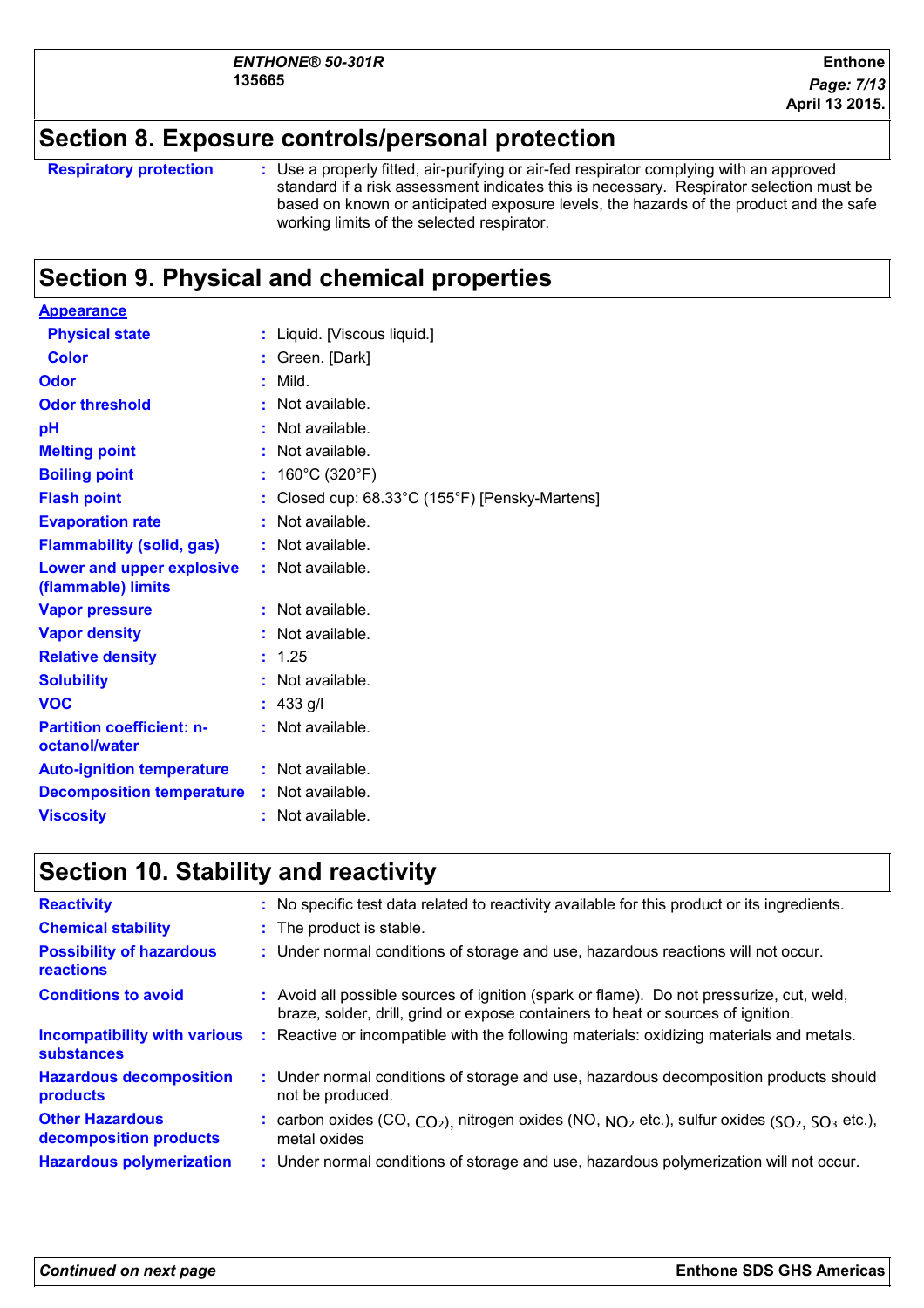### **Section 11. Toxicological information**

**Routes of entry :** Dermal contact. Inhalation. Ingestion.

#### **Acute toxicity**

| <b>Product/ingredient name</b>     | <b>Result</b>                          | <b>Species</b> | <b>Dose</b>               | <b>Exposure</b> |
|------------------------------------|----------------------------------------|----------------|---------------------------|-----------------|
| <b>Glycol Ether</b>                | LD50 Dermal                            | Rabbit         | 15000 mg/kg               |                 |
|                                    | LD50 Oral                              | Rat            | 11000 mg/kg               |                 |
| Ethyl acetate                      | LD50 Dermal                            | Rabbit         | >5 g/kg                   |                 |
|                                    | LD50 Oral                              | Rat            | 8532 mg/kg                |                 |
| Proprietary Pigments.              | LD50 Oral                              | Rat            | >10000 mg/kg              |                 |
| petroleum solvent naphtha          | <b>LC50 Inhalation Vapor</b>           | Rat            | $>590$ mg/m <sup>3</sup>  | 4 hours         |
|                                    | LD50 Dermal                            | Rabbit         | >2000 mg/kg               |                 |
|                                    | LD50 Oral                              | Rat            | 3200 mg/kg                |                 |
| carbon black, respirable<br>powder | LD50 Oral                              | Rat            | >15400 mg/kg              |                 |
| zinc Salt                          | <b>LC50 Inhalation Dusts and mists</b> | Rat            | $>5040$ mg/m <sup>3</sup> | 4 hours         |
|                                    | LD50 Oral                              | Rat            | >2000 mg/kg               |                 |

#### **Irritation/Corrosion**

| <b>Product/ingredient name</b> | <b>Result</b>            | <b>Species</b> | <b>Score</b> | <b>Exposure</b>                             | <b>Observation</b>       |
|--------------------------------|--------------------------|----------------|--------------|---------------------------------------------|--------------------------|
| <b>Glycol Ether</b>            | Eyes - Moderate irritant | Rabbit         |              | 500<br>milligrams                           | ۰                        |
|                                | Skin - Mild irritant     | Rabbit         |              | 500<br>milligrams                           |                          |
| <b>Glycol Ether</b>            | Eyes - Mild irritant     | Human          |              | 8 milligrams                                | $\overline{\phantom{0}}$ |
|                                | Eyes - Mild irritant     | Rabbit         |              | 24 hours 500<br>milligrams                  |                          |
|                                | Skin - Mild irritant     | Rabbit         |              | 500<br>milligrams                           | $\overline{\phantom{0}}$ |
| Inorganic filler               | Skin - Mild irritant     | Human          |              | 172 hours 300<br>Micrograms                 | $\overline{\phantom{0}}$ |
| petroleum solvent naphtha      | Skin - Mild irritant     | Rabbit         |              | Intermittent<br>24 hours 500<br>microliters | $\overline{\phantom{0}}$ |

#### **Sensitization**

Not available.

#### **Mutagenicity**

Not available.

#### **Carcinogenicity**

No applicable toxicity data

**Additional information:**

**Inorganic filler**: Carcinogen status based on inhalation of particulate form of this chemical If this product is a liquid, exposure to this particulate is unlikely under ordinary conditions of use.

#### **Classification**

| <b>Product/ingredient name</b>                                | <b>OSHA</b> | <b>IARC</b> | <b>NTP</b> |
|---------------------------------------------------------------|-------------|-------------|------------|
| Inorganic filler<br>carbon black, respirable<br><b>powder</b> |             | 2B<br>2B    |            |

#### **Reproductive toxicity**

Not available.

### **Teratogenicity**

Not available.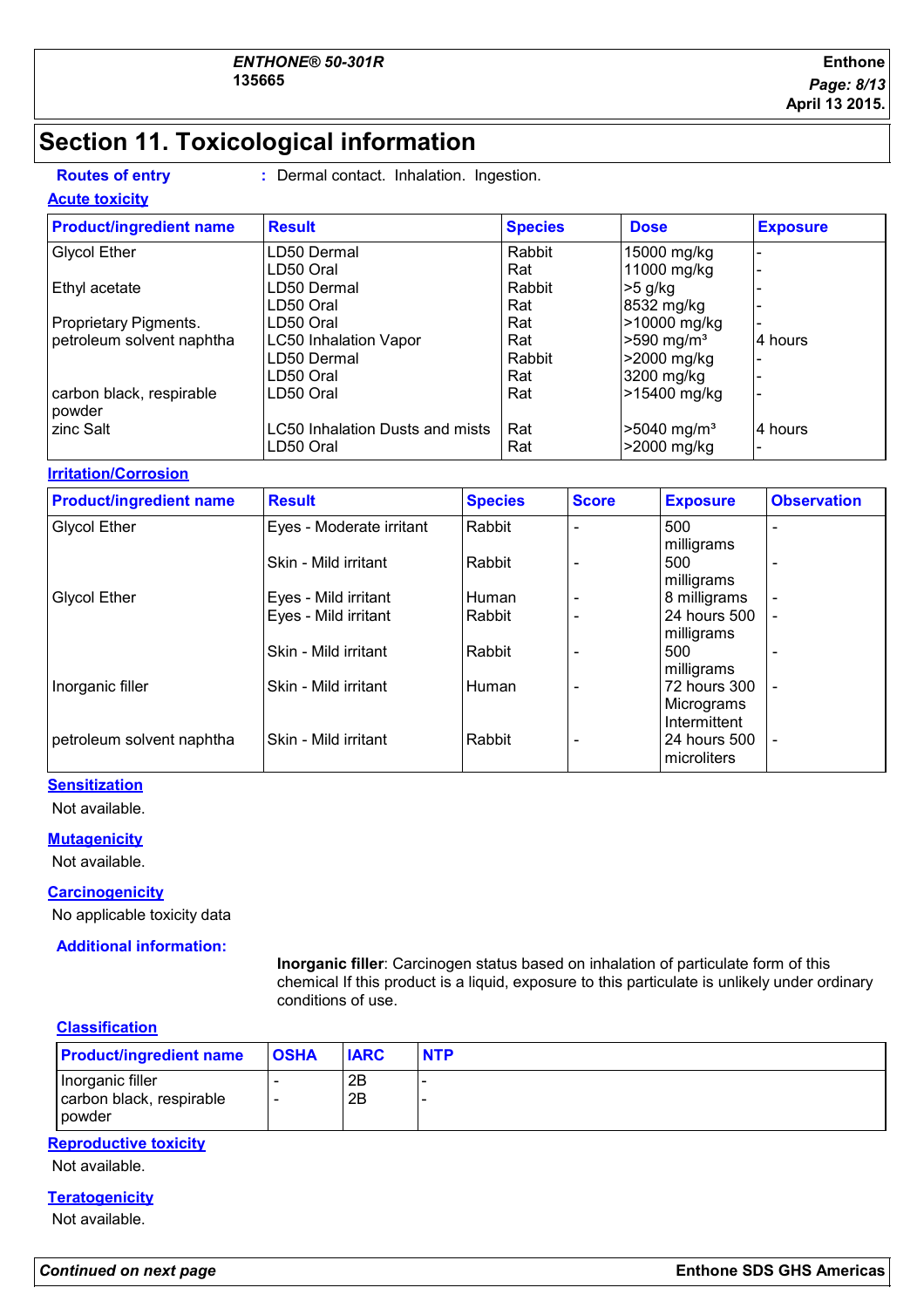### **Section 11. Toxicological information**

| <b>Specific target organ toxicity (single exposure)</b> |  |
|---------------------------------------------------------|--|
| Not available.                                          |  |

#### **Specific target organ toxicity (repeated exposure)**

Not available.

#### **Aspiration hazard**

| <b>Name</b>               | <b>Result</b>                             |
|---------------------------|-------------------------------------------|
| petroleum solvent naphtha | ASPIRATION HAZARD - Category <sup>1</sup> |

| Information on the likely<br>routes of exposure | : Routes of entry anticipated: Oral, Dermal, Inhalation.                     |  |
|-------------------------------------------------|------------------------------------------------------------------------------|--|
| <b>Potential acute health effects</b>           |                                                                              |  |
| <b>Eye contact</b>                              | : Causes serious eye irritation.                                             |  |
| <b>Inhalation</b>                               | : Toxic if inhaled.                                                          |  |
| <b>Skin contact</b>                             | : No known significant effects or critical hazards.                          |  |
| <b>Ingestion</b>                                | : No known significant effects or critical hazards.                          |  |
|                                                 | Symptoms related to the physical, chemical and toxicological characteristics |  |
| <b>Eye contact</b>                              | : Adverse symptoms may include the following:                                |  |

| $\mathbf{v}$        | $\cdot$ , a refered by improving that $\mathbf{y}$ interacted the<br>pain or irritation<br>watering<br>redness |
|---------------------|----------------------------------------------------------------------------------------------------------------|
| <b>Inhalation</b>   | : No specific data.                                                                                            |
| <b>Skin contact</b> | : No specific data.                                                                                            |
| <b>Ingestion</b>    | : No specific data.                                                                                            |

#### **Delayed and immediate effects and also chronic effects from short and long term exposure**

| <b>Short term exposure</b>                   |                                                                                           |
|----------------------------------------------|-------------------------------------------------------------------------------------------|
| <b>Potential immediate</b><br><b>effects</b> | : Not available.                                                                          |
| <b>Potential delayed effects</b>             | : Not available.                                                                          |
| <b>Long term exposure</b>                    |                                                                                           |
| <b>Potential immediate</b><br><b>effects</b> | $:$ Not available.                                                                        |
| <b>Potential delayed effects</b>             | $:$ Not available.                                                                        |
| <b>Potential chronic health effects</b>      |                                                                                           |
| <b>Conclusion/Summary</b>                    | $:$ Not available                                                                         |
| <b>General</b>                               | : No known significant effects or critical hazards.                                       |
| <b>Carcinogenicity</b>                       | Suspected of causing cancer. Risk of cancer depends on duration and level of<br>exposure. |
| <b>Mutagenicity</b>                          | : No known significant effects or critical hazards.                                       |
| <b>Teratogenicity</b>                        | : No known significant effects or critical hazards.                                       |
| <b>Developmental effects</b>                 | : No known significant effects or critical hazards.                                       |
| <b>Fertility effects</b>                     | : No known significant effects or critical hazards.                                       |

**Numerical measures of toxicity Acute toxicity estimates**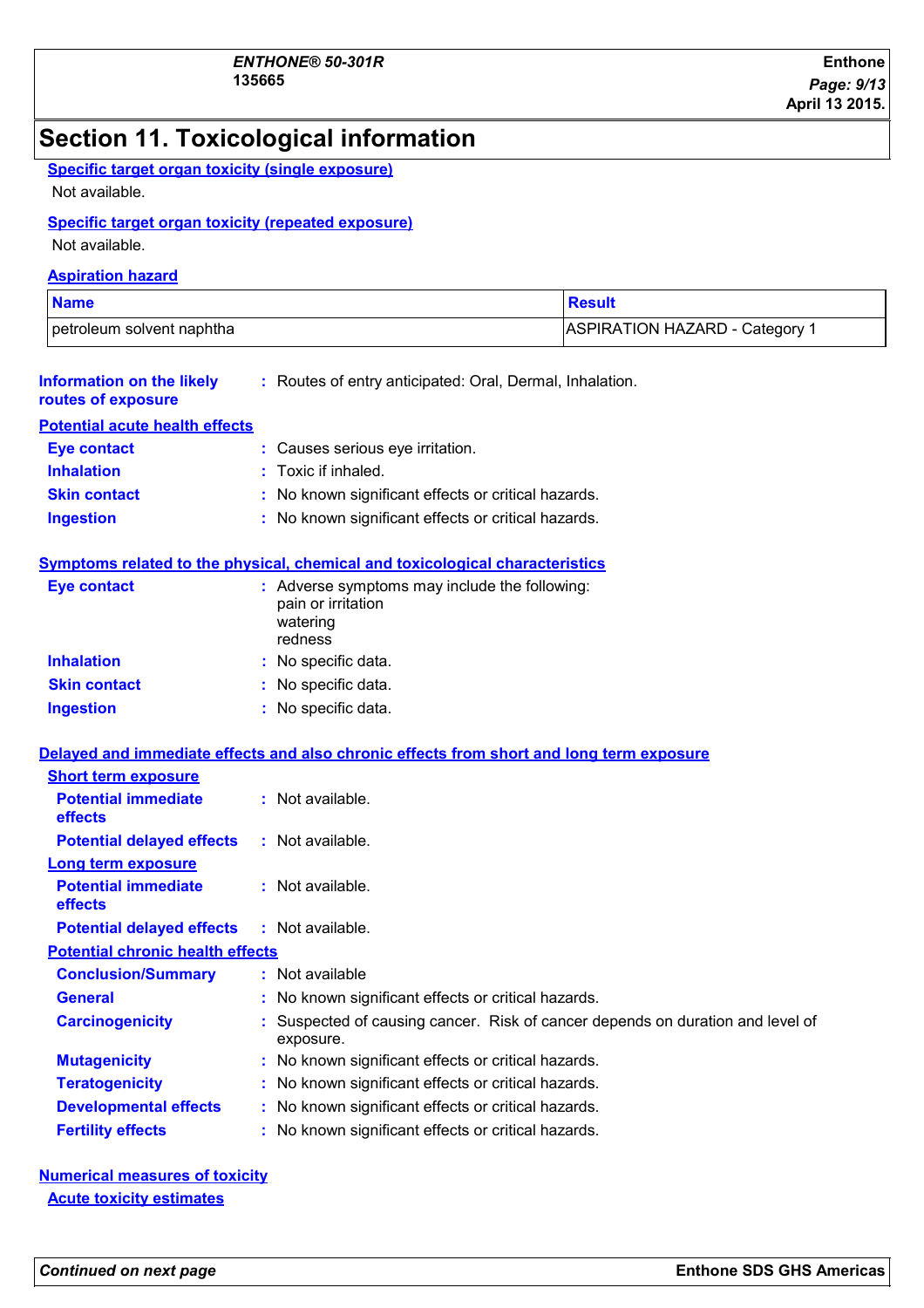### **Section 11. Toxicological information**

| Route               | <b>ATE value</b> |
|---------------------|------------------|
| Oral                | 62087.5 mg/kg    |
| Inhalation (vapors) | 9.701 mg/l       |

### **Section 12. Ecological information**

| <b>Toxicity</b>                    |                                       |                                               |                 |
|------------------------------------|---------------------------------------|-----------------------------------------------|-----------------|
| <b>Product/ingredient name</b>     | <b>Result</b>                         | <b>Species</b>                                | <b>Exposure</b> |
| <b>Glycol Ether</b>                | LC50 110 mg/l                         | Fish                                          | 96 hours        |
| barium sulfate                     | Acute EC50 634 mg/l Fresh water       | Crustaceans - Cypris subglobosa               | 48 hours        |
|                                    | Acute EC50 32000 µg/l Fresh water     | Daphnia - Daphnia magna                       | 48 hours        |
| <b>Glycol Ether</b>                | EC50 >969 mg/l                        | Algae                                         | 96 hours        |
| Ethyl acetate                      | Acute EC50 500 mg/l                   | Daphnia                                       | 48 hours        |
|                                    | Acute LC50 161 mg/l                   | Fish                                          | 96 hours        |
| Inorganic filler                   | Acute LC50 3 mg/l Fresh water         | Crustaceans - Ceriodaphnia<br>dubia - Neonate | 48 hours        |
|                                    | Acute LC50 6.5 mg/l Fresh water       | Daphnia - Daphnia pulex -<br>Neonate          | 48 hours        |
|                                    | Acute LC50 >1000000 µg/l Marine water | Fish - Fundulus heteroclitus                  | 96 hours        |
| carbon black, respirable<br>powder | Acute EC50 37.563 mg/l Fresh water    | Daphnia - Daphnia magna -<br>Neonate          | 48 hours        |
| zinc Salt                          | Acute LC50 > 30000 ppm Fresh water    | Daphnia - Daphnia magna -<br>Neonate          | 48 hours        |
|                                    | Acute LC50 1826000 µg/l Fresh water   | Fish - Pimephales promelas -<br>Neonate       | 96 hours        |
|                                    | Chronic NOEC 1 µg/l Fresh water       | Daphnia - Daphnia magna -<br>Neonate          | 21 days         |

#### **Persistence and degradability**

Not available.

**Bioaccumulative potential**

| <b>Product/ingredient name</b>                                                                               | $LogP_{ow}$                          | <b>BCF</b>               | <b>Potential</b>                 |
|--------------------------------------------------------------------------------------------------------------|--------------------------------------|--------------------------|----------------------------------|
| <b>Glycol Ether</b><br><b>Glycol Ether</b><br>Ethyl acetate<br>Inorganic filler<br>petroleum solvent naphtha | 0.76<br>0.004<br>1.2<br>2.8 to $6.5$ | 3.2<br>352<br>99 to 5780 | low<br>low<br>low<br>low<br>high |
| Izinc Salt<br><b>Mobility in soil</b>                                                                        |                                      | 60960                    | high                             |

**Soil/water partition coefficient** ( $K_{\text{oc}}$ )

**:** Not available.

**Other adverse effects** : No known significant effects or critical hazards.

### **Section 13. Disposal considerations**

The generation of waste should be avoided or minimized wherever possible. Disposal of this product, solutions and any by-products should at all times comply with the requirements of environmental protection and waste disposal legislation and any regional local authority requirements. Dispose of surplus and non-recyclable products via a licensed waste disposal contractor. Waste should not be disposed of untreated to the sewer unless fully compliant with the requirements of all authorities with jurisdiction. Waste packaging should be recycled. Incineration or landfill should only be considered when recycling is not feasible. This material and its container must be disposed of in a safe way. Care should be taken when handling emptied containers that have not been cleaned or rinsed out. Empty containers or liners may retain some product residues. **Disposal methods :**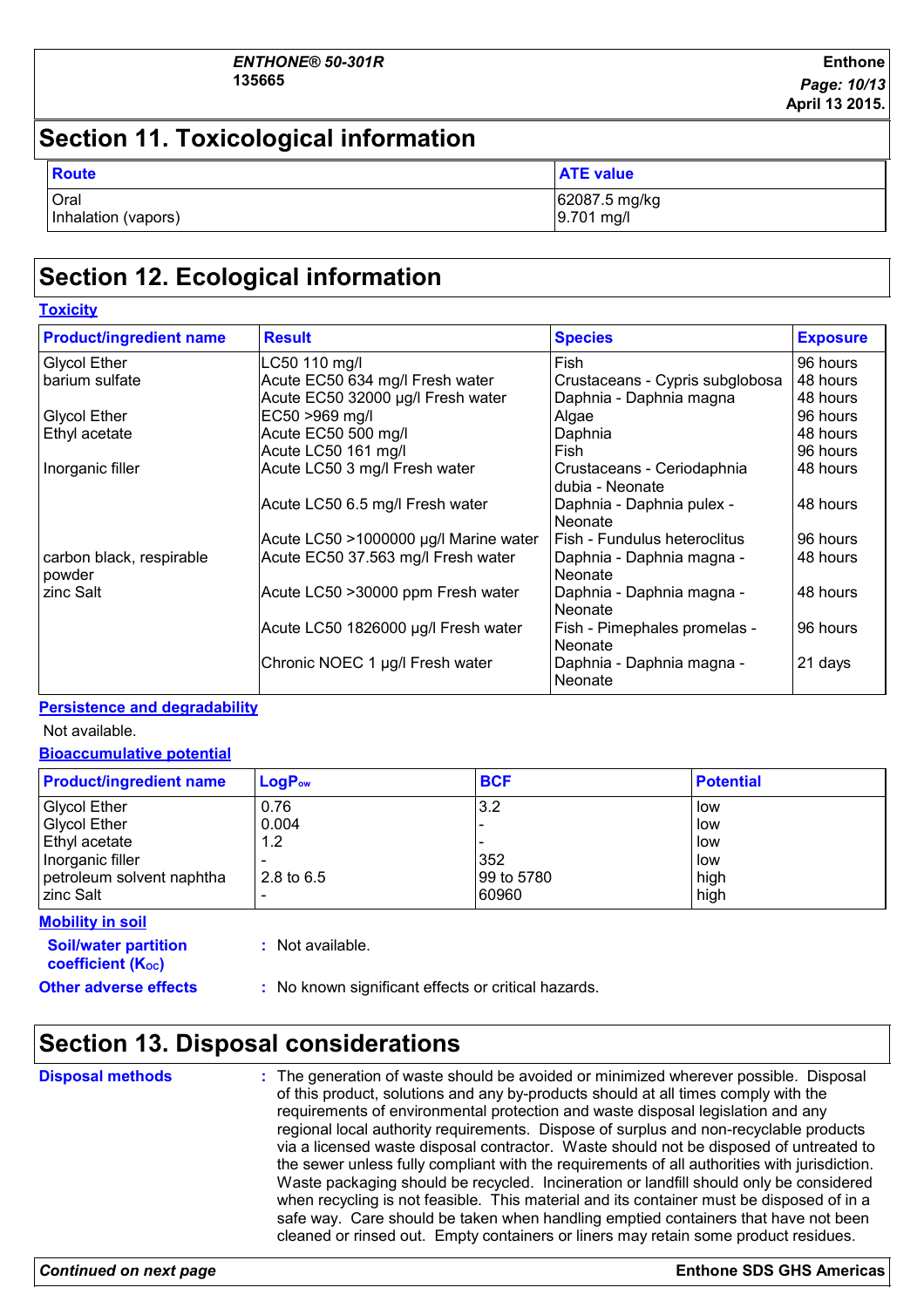### **Section 13. Disposal considerations**

Vapor from product residues may create a highly flammable or explosive atmosphere inside the container. Do not cut, weld or grind used containers unless they have been cleaned thoroughly internally. Avoid dispersal of spilled material and runoff and contact with soil, waterways, drains and sewers.

### **Section 14. Transport information**

|                                                                              | <b>DOT</b>                                                                                                          | <b>TDG</b>            | <b>Mexico</b>                                                                      | UN                                                                                        | <b>IMDG</b>                                                                                      | <b>IATA</b>                                                                                      |
|------------------------------------------------------------------------------|---------------------------------------------------------------------------------------------------------------------|-----------------------|------------------------------------------------------------------------------------|-------------------------------------------------------------------------------------------|--------------------------------------------------------------------------------------------------|--------------------------------------------------------------------------------------------------|
|                                                                              | <b>Classification</b>                                                                                               | <b>Classification</b> | <b>Classification</b>                                                              |                                                                                           |                                                                                                  |                                                                                                  |
| <b>UN number</b>                                                             | Not regulated.                                                                                                      | Not available.        | <b>UN3082</b>                                                                      | <b>UN3082</b>                                                                             | <b>UN3082</b>                                                                                    | <b>UN3082</b>                                                                                    |
| <b>UN proper</b><br>shipping name                                            |                                                                                                                     | Not available.        | ENVIRONMENTALLY<br>HAZARDOUS<br>SUBSTANCE,<br>LIQUID, N.O.S.<br>(Inorganic filler) | ENVIRONMENTALLY<br><b>HAZARDOUS</b><br>SUBSTANCE,<br>LIQUID, N.O.S.<br>(Inorganic filler) | <b>ENVIRONMENTALLY</b><br><b>HAZARDOUS</b><br>SUBSTANCE,<br>LIQUID, N.O.S.<br>(Inorganic filler) | <b>ENVIRONMENTALLY</b><br><b>HAZARDOUS</b><br>SUBSTANCE,<br>LIQUID, N.O.S.<br>(Inorganic filler) |
| <b>Transport</b><br>hazard class(es)                                         |                                                                                                                     | Not available.        | 9<br>$\bigstar$                                                                    | 9<br>Alh<br>₩                                                                             | 9<br>Alħ<br>$\bigstar$                                                                           | 9<br>$\bigstar$                                                                                  |
| <b>Packing group</b>                                                         |                                                                                                                     |                       | $\mathbf{III}$                                                                     | III                                                                                       | III                                                                                              | III                                                                                              |
| <b>Environmental</b><br>hazards                                              | No.                                                                                                                 | No.                   | Yes.                                                                               | Yes.                                                                                      | Yes.                                                                                             | Yes.                                                                                             |
| <b>Additional</b><br>information -<br><b>Mexico</b><br><b>Classification</b> | The environmentally hazardous substance mark is not required when transported in sizes of $\leq 5$ L or<br>$≤5$ kg. |                       |                                                                                    |                                                                                           |                                                                                                  |                                                                                                  |
| <b>Additional</b><br>information -<br><b>UN</b><br><b>Classification</b>     | The environmentally hazardous substance mark is not required when transported in sizes of $\leq 5$ L or<br>$≤5$ kg. |                       |                                                                                    |                                                                                           |                                                                                                  |                                                                                                  |
| <b>Additional</b><br>information -<br><b>IMDG</b><br><b>Classification</b>   | The marine pollutant mark is not required when transported in sizes of $\leq$ 5 L or $\leq$ 5 kg.                   |                       |                                                                                    |                                                                                           |                                                                                                  |                                                                                                  |
| <b>Additional</b><br>information -<br><b>IATA</b><br><b>Classification</b>   | The environmentally hazardous substance mark is not required when transported in sizes of $\leq 5$ L or<br>$≤5$ kg. |                       |                                                                                    |                                                                                           |                                                                                                  |                                                                                                  |

**Special precautions for user Transport within user's premises:** always transport in closed containers that are **:** upright and secure. Ensure that persons transporting the product know what to do in the event of an accident or spillage.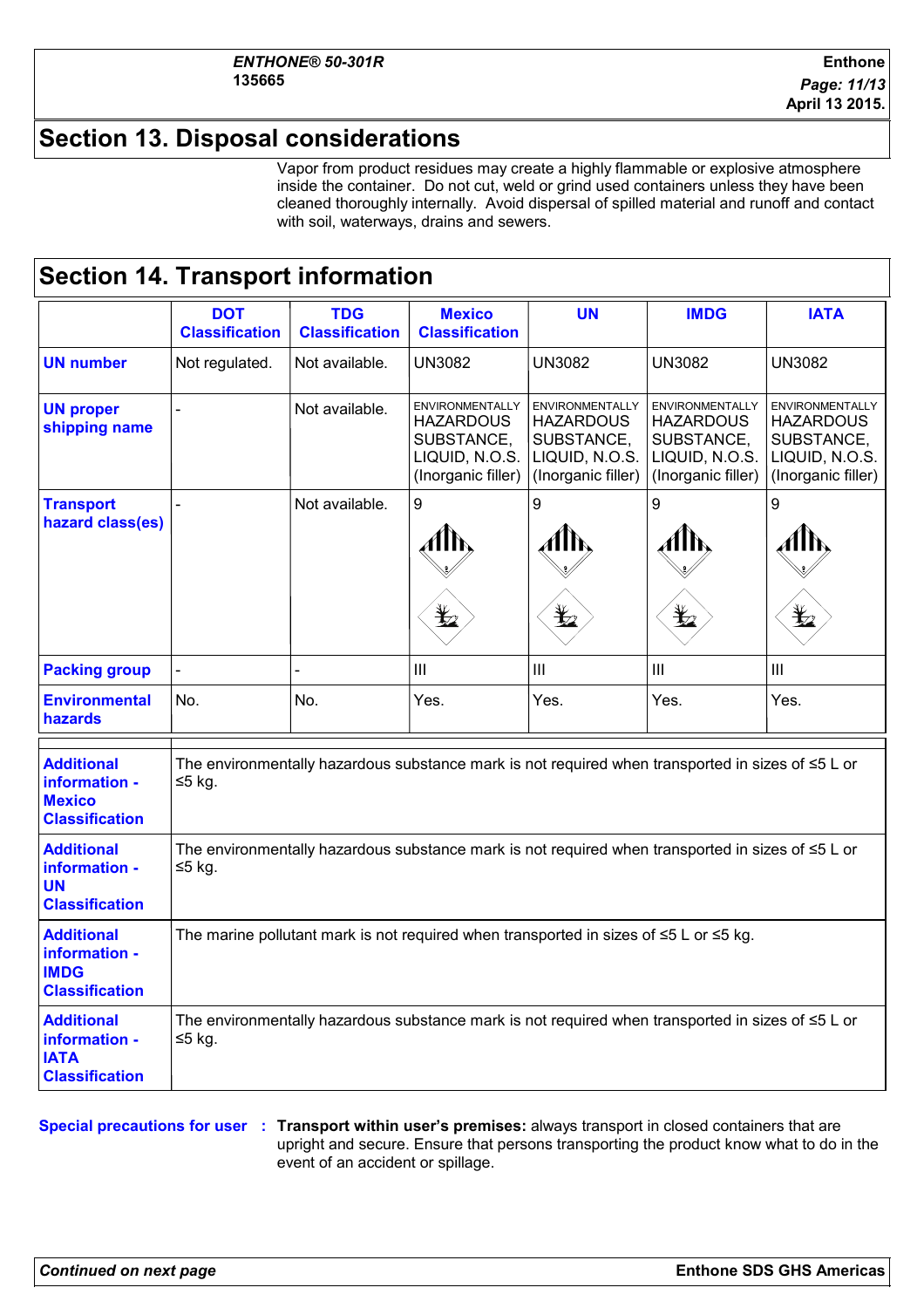### **Section 15. Regulatory information**

| <b>U.S. Federal regulations</b>             | : TSCA 5(a)2 proposed significant new use rule (SNUR): No products were found. |
|---------------------------------------------|--------------------------------------------------------------------------------|
|                                             | TSCA 5(a)2 final significant new use rule (SNUR): No products were found.      |
|                                             | TSCA 12(b) one-time export notification: No products were found.               |
|                                             | TSCA 12(b) annual export notification: No products were found.                 |
| <b>United States inventory</b><br>(TSCA 8b) | : All components are listed or exempted.                                       |
| <b>SARA 302/304</b>                         |                                                                                |

**Composition/information on ingredients**

No products were found.

#### **SARA 311/312**

**Classification :** Fire hazard Immediate (acute) health hazard Delayed (chronic) health hazard

#### **SARA 313**

|                                           | <b>Product name</b>                                                                            | <b>CAS number</b> | $\frac{9}{6}$                                       |
|-------------------------------------------|------------------------------------------------------------------------------------------------|-------------------|-----------------------------------------------------|
| <b>Form R - Reporting</b><br>requirements | <b>Glycol Ether</b><br><b>Glycol Ether</b><br>Inorganic cadmium compounds<br>hexachlorobenzene | $118 - 74 - 1$    | 10-20<br>$1 - 10$<br>$0.1 - 1$<br>$ 0.0001 - 0.001$ |
| <b>Supplier notification</b>              | <b>Glycol Ether</b><br>Inorganic cadmium compounds                                             |                   | $10 - 20$<br>$ 0.1 - 1$                             |

SARA 313 notifications must not be detached from the SDS and any copying and redistribution of the SDS shall include copying and redistribution of the notice attached to copies of the SDS subsequently redistributed.

#### **California Prop. 65**

**WARNING:** This product contains a chemical known to the State of California to cause cancer and birth defects or other reproductive harm.

#### **Canada**

| <b>WHMIS (Canada)</b> | : Class B-3: Combustible liquid with a flash point between $37.8^{\circ}$ C (100 $^{\circ}$ F) and $93.3^{\circ}$ C<br>$(200°F)$ .<br>Class D-2A: Material causing other toxic effects (Very toxic). |
|-----------------------|------------------------------------------------------------------------------------------------------------------------------------------------------------------------------------------------------|
| <b>Canada</b>         | : At least one component is not listed in DSL but all such components are listed in NDSL.                                                                                                            |

### **International lists**

**National inventory**

### **Section 16. Other information**

**Hazardous Material Information System (U.S.A.)**



**Procedure used to derive the classification**